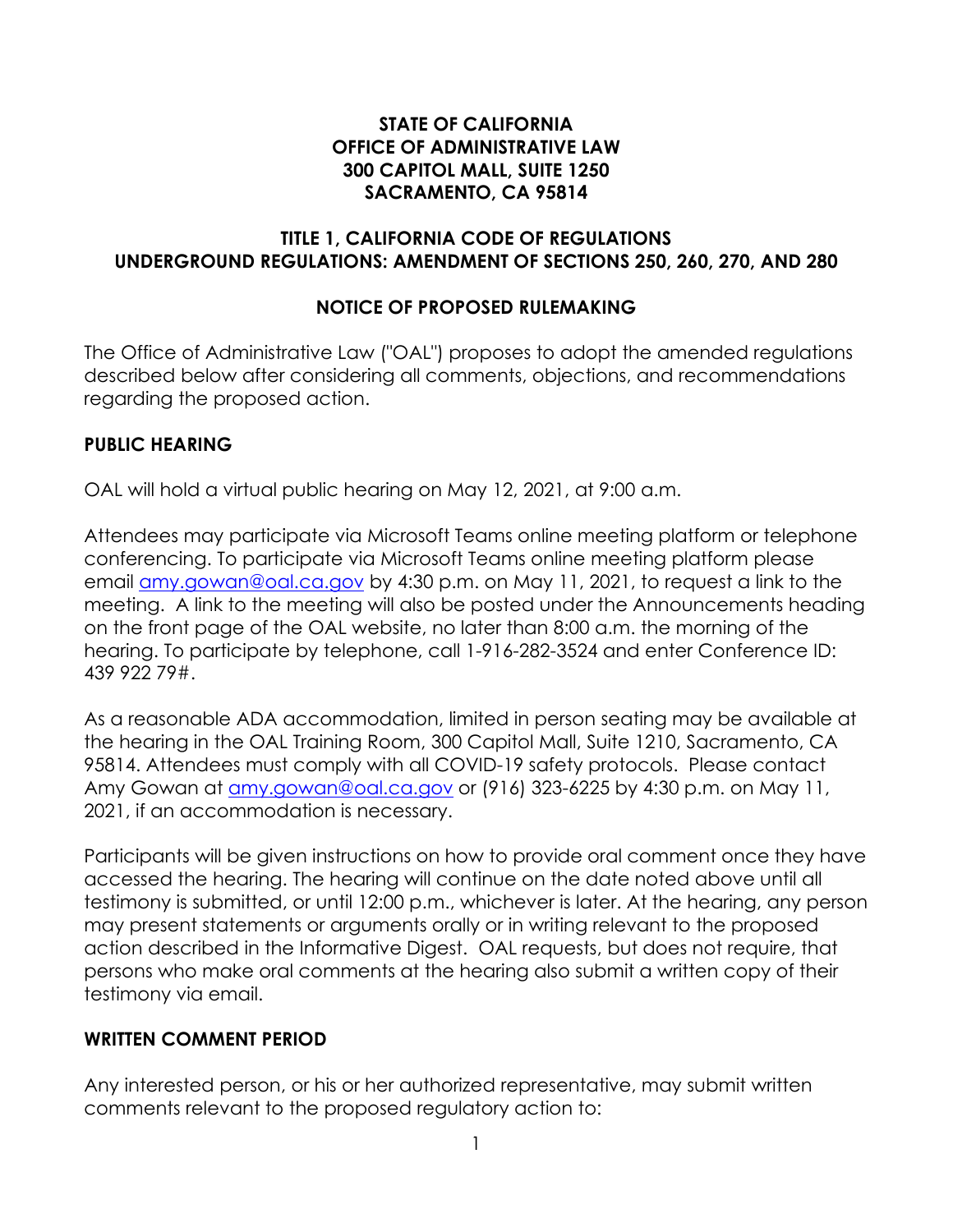Office of Administrative Law Attn: Amy Gowan 300 Capitol Mall, Suite 1250 Sacramento, CA 95814

Comments may also be submitted by facsimile (FAX) at (916) 323-6826 or by e-mail to [amy.gowan@oal.ca.gov.](mailto:amy.gowan@oal.ca.gov) The written comment period closes on May 12, 2021. To ensure OAL will consider your comment it must be received by May 12, 2021. When commenting, please indicate the proposed rulemaking action to which your comment refers.

# **AUTHORITY AND REFERENCE**

Government Code section 11342.4 authorizes OAL to adopt these proposed regulations. The proposed regulations implement, interpret, and make specific sections 11000 and 11340.5 of the Government Code.

# **INFORMATIVE DIGEST**

### Summary of Existing Laws and Effect of the Proposed Action

Government Code section 11340.5 requires executive branch state agencies adopt regulations pursuant to California's Administrative Procedure Act ("APA"), unless there is an express statutory exemption. Pursuant to section 11340.5, OAL may issue a determination as to whether an agency's guideline, criterion, bulletin, manual, instruction, order, standard of general application, or other rule that has not been adopted pursuant to the APA is a regulation as defined in law (i.e., an "underground regulation") that must be adopted pursuant to the APA. Existing regulations establish standards and procedures for submitting petitions for review of purported underground regulations to OAL and issuance of these determinations by OAL. Existing regulations also establish the process by which OAL's issuance of a determination must be suspended by an agency certifying that it will not issue, use, enforce, or attempt to enforce a purported underground regulation.

The amendments proposed in this rulemaking action would add specificity and greater detail regarding the information required to be submitted to OAL in a petition for underground regulation review, including amending the definition of "interested person," defining the "challenged agency," and clear procedural requirements based on the delivery method of the petition (e.g., mail, personal delivery, e-mail). The amendments would identify certain circumstances for declining or issuing a summary disposition more appropriately as facts for OAL to consider when deciding whether to accept a petition. The amendments would clarify existing procedures for agencies to follow in certifying that they will not issue, use, enforce, or attempt to enforce alleged underground regulations, and clarify persons authorized to make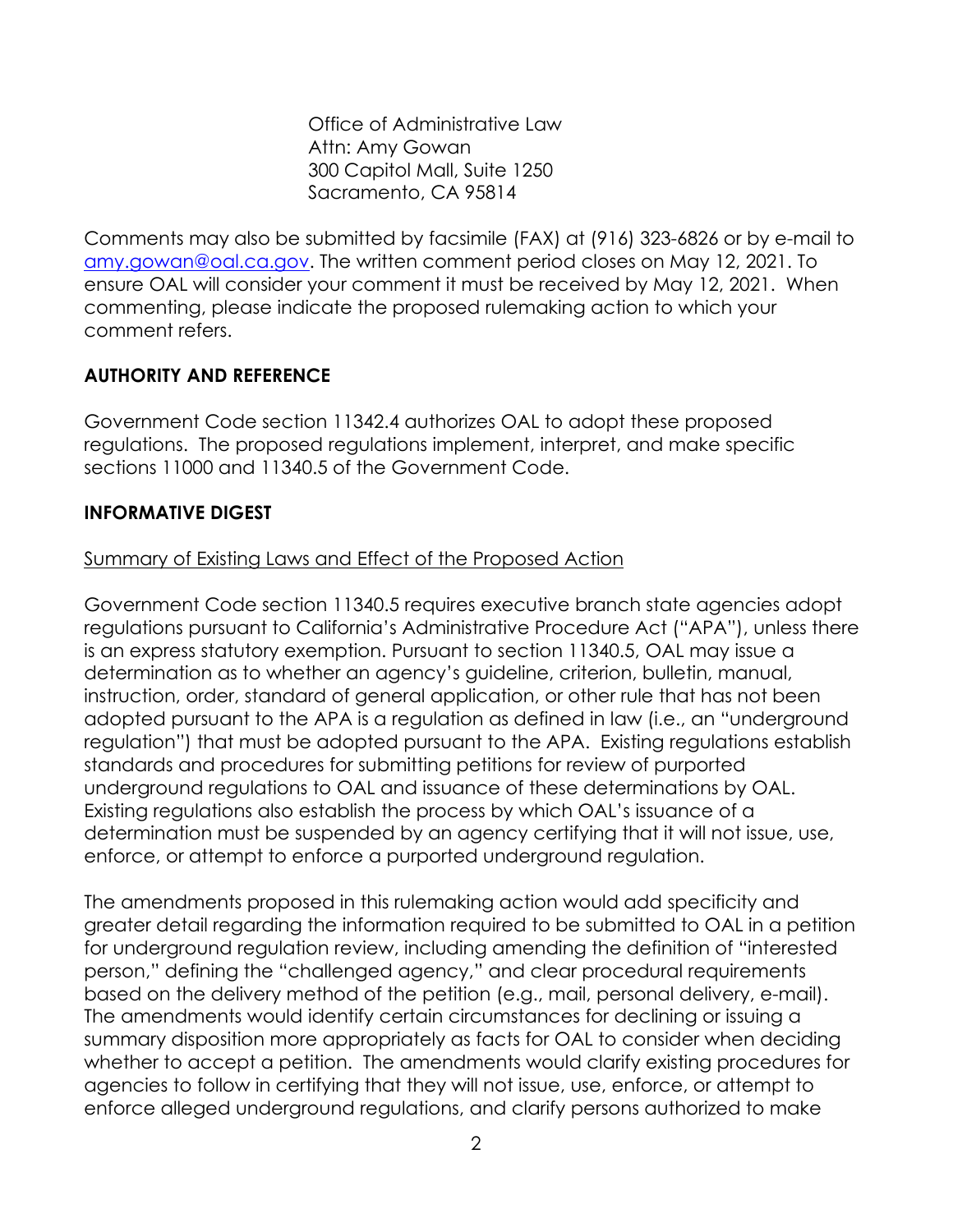these certifications. The amendments also add a procedure for OAL to reconsider a petition that has been suspended pursuant to section 280(a) if OAL learns that the challenged agency continues to issue, use, enforce, or attempt to enforce the challenged rule. The amendments would also include stylistic, grammatical, and minor, non-substantive changes to existing regulation text.

#### Anticipated Benefits of the Proposed Regulations

The broad objective of the regulations is to ensure that the processes for submittal and review of petitions for underground regulations are clear and precise. The specific benefits anticipated from the regulations are increased openness and transparency in government. A person's ability to petition for underground regulation review is an important check on government overreach, and it is crucially important that the petition procedures are not confusing or ambiguous.

#### Evaluation of Inconsistency/Incompatibility with Existing State Regulations

OAL has determined that these proposed regulations are not inconsistent or incompatible with existing regulations. After conducting a review for any regulations that would relate to or affect this area of law, OAL has concluded that these are the only regulations that concern the issuance of determinations pursuant to the California Administrative Procedure Act.

#### **DISCLOSURES REGARDING THE PROPOSED ACTION**

OAL has made the following initial determinations:

Mandate on local agencies or school districts: None.

Cost or savings to any state agency: Negligible.

Cost to any local agency or school district which must be reimbursed in accordance with Government Code sections 17500 through 17630: None.

Other nondiscretionary cost or savings imposed on local agencies: None.

Cost or savings in federal funding to the state: None.

Significant, statewide adverse economic impact directly affecting business, including the ability of California businesses to compete with businesses in other states: None.

Significant effect on housing costs: None.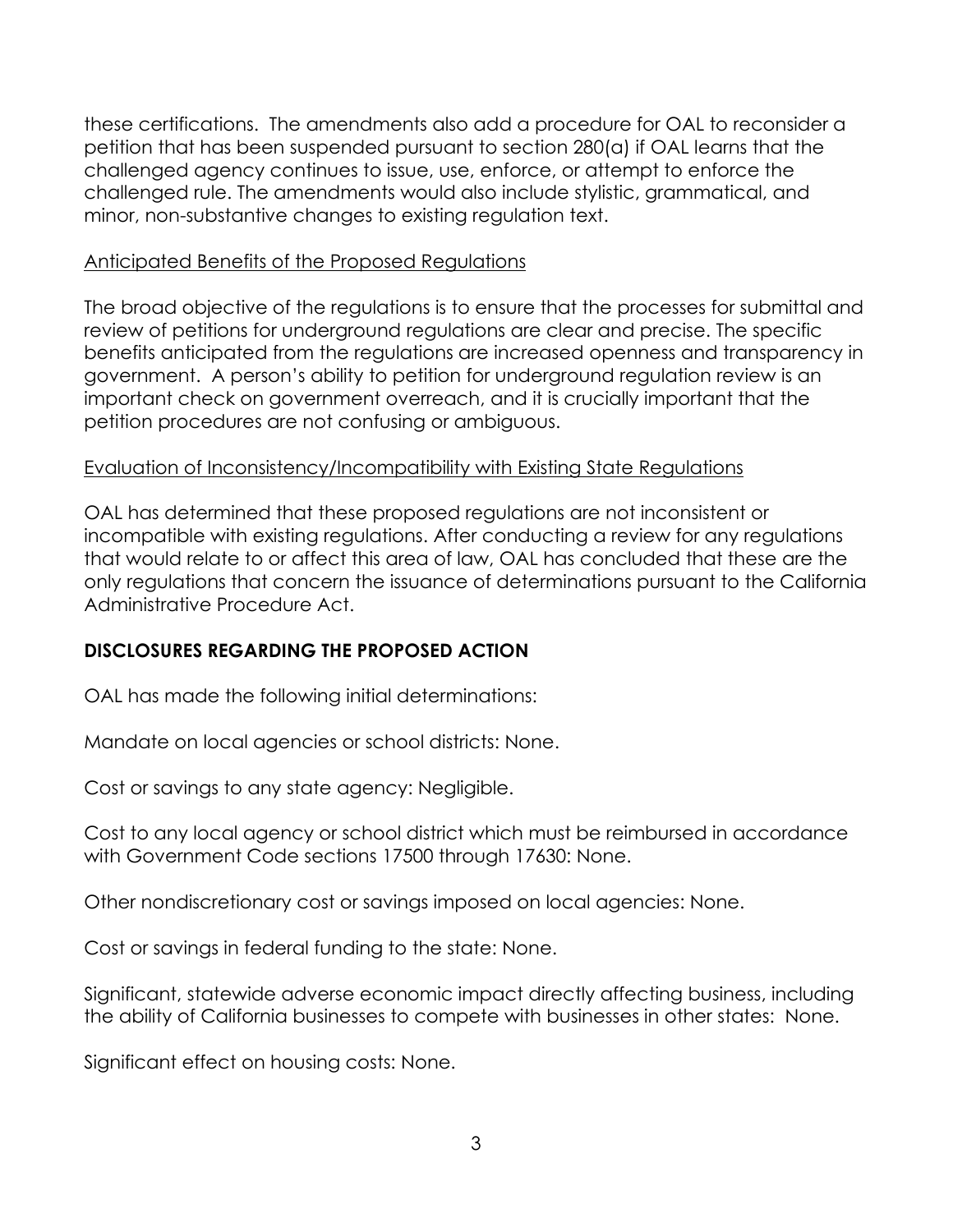Cost impacts on a representative private person or business: OAL is not aware of any cost impacts that a representative private person or business would necessarily incur in reasonable compliance with the proposed action.

#### Results of the Economic Impact Analysis/Assessment

OAL concludes that it is unlikely that (1) the proposal will eliminate any jobs, (2) the proposal will create any jobs, (3) the proposal will create any new businesses, or (4) the proposal will eliminate any existing businesses or result in the expansion of businesses currently doing business within the state. OAL believes the proposed amendments will benefit California residents by adding specificity to the underground regulation petition process and increased openness and transparency of government. OAL believes there may be minimal benefit to the environment by expressly permitting submission of petitions by email which may save paper. OAL does not anticipate any benefits to worker safety.

### Small Business Determination

OAL has determined that the proposed regulations do affect small businesses. These regulations establish procedures that must be followed by interested parties submitting petitions to OAL which may include small businesses.

# **CONSIDERATION OF ALTERNATIVES**

In accordance with Government Code section 11346.5, subdivision (a)(13), OAL must determine that no reasonable alternative it considered or that has otherwise been identified and brought to its attention would be more effective in carrying out the purpose for which the action is proposed, as effective and less burdensome to affected private persons than the proposed action, or more cost-effective to affected private persons and equally effective in implementing the statutory policy or other provision of law.

OAL invites interested persons to present statements or arguments with respect to alternatives to the proposed regulations during the written comment period.

# **CONTACT PERSONS**

Inquiries concerning the proposed rulemaking action may be directed to:

Amy Gowan Office of Administrative Law 300 Capitol Mall, Suite 1250, Sacramento, CA 95814 Phone: (916) 323-6225 Email: amy.gowan@oal.ca.gov